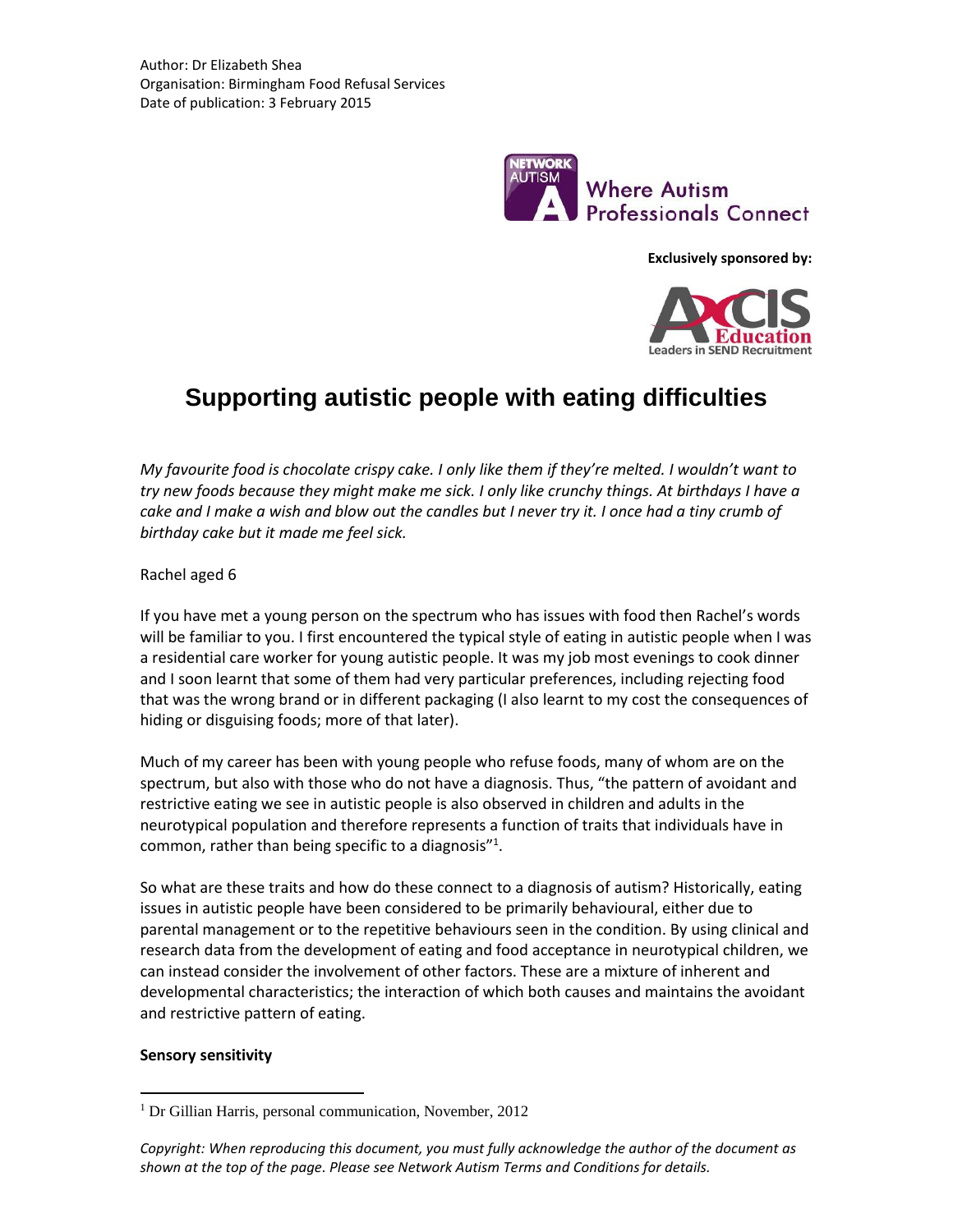The relatively new diagnosis of 'Avoidant and Restrictive Food Intake Disorder'<sup>2</sup> describes the selection (and rejection) of foods based on their sensory characteristics. It is well documented that autistic people have significantly different sensory experiences than neurotypical individuals which include both hyper and hypo sensitivities. In the context of eating, this means being more or less sensitive to how foods:

- look
- smell
- taste
- feel.

Other sensory systems which are necessary for eating are:

- proprioception (body awareness)
- vestibular (balance)
- interoception (awareness of internal states).

In particular, interoception enables the recognition of hunger and satiety, the awareness of which is often reported to be impaired in autistic people.

Autistic children frequently prefer foods of a similar texture, typically either soft or hard/crunchy foods. For some, the eating issues emerge in infancy at the second stage of weaning (7-9 months) with the introduction of textured and lumpy foods. Here, children born with tactile or touch hyper-sensitivity will gag, spit out and refuse these foods. Such sensory based avoidance can lead to a prolonged reliance on first stage (4-6 months) weaning foods, typically smooth purees, or foods that bite and dissolve easily in the mouth. In turn, this may lead to poorly developed oral-motor skills which further perpetuates a reliance on smoother textures. Children who prefer crunchy foods may display hypo-sensitivities and sensory seeking behaviour. Such responses may also play a part in the development of pica - the eating of nonfoods.

# **Cognitive factors**

 $\overline{a}$ 

Differences in the way the brain processes information are also documented in autistic people and can help explain other features of their diet. For example, cognitive rigidity and the 'desire for sameness' may result in an adherence to particular routines or rituals around food, such as having to have the same utensils, with the context being often the first predictor of whether a food is safe. Central Coherence theory<sup>3</sup>, where information is fragmented, may explain why these children notice the 'local' details of a food, such as a black mark on a crisp, at the expense of the 'global' or overall appearance of the food. This can also explain why foods are rejected if the packaging changes.

<sup>&</sup>lt;sup>2</sup> American Psychiatric Association (2013). Diagnostic and Statistical Manual of Mental Disorders.  $5<sup>th</sup>$ Edition

<sup>&</sup>lt;sup>3</sup> Frith, U. (1989). Autism and "Theory of Mind". In C. Gillberg (Ed), Diagnosis and Treatment of Autism, 33-52. New York: Plenum Press.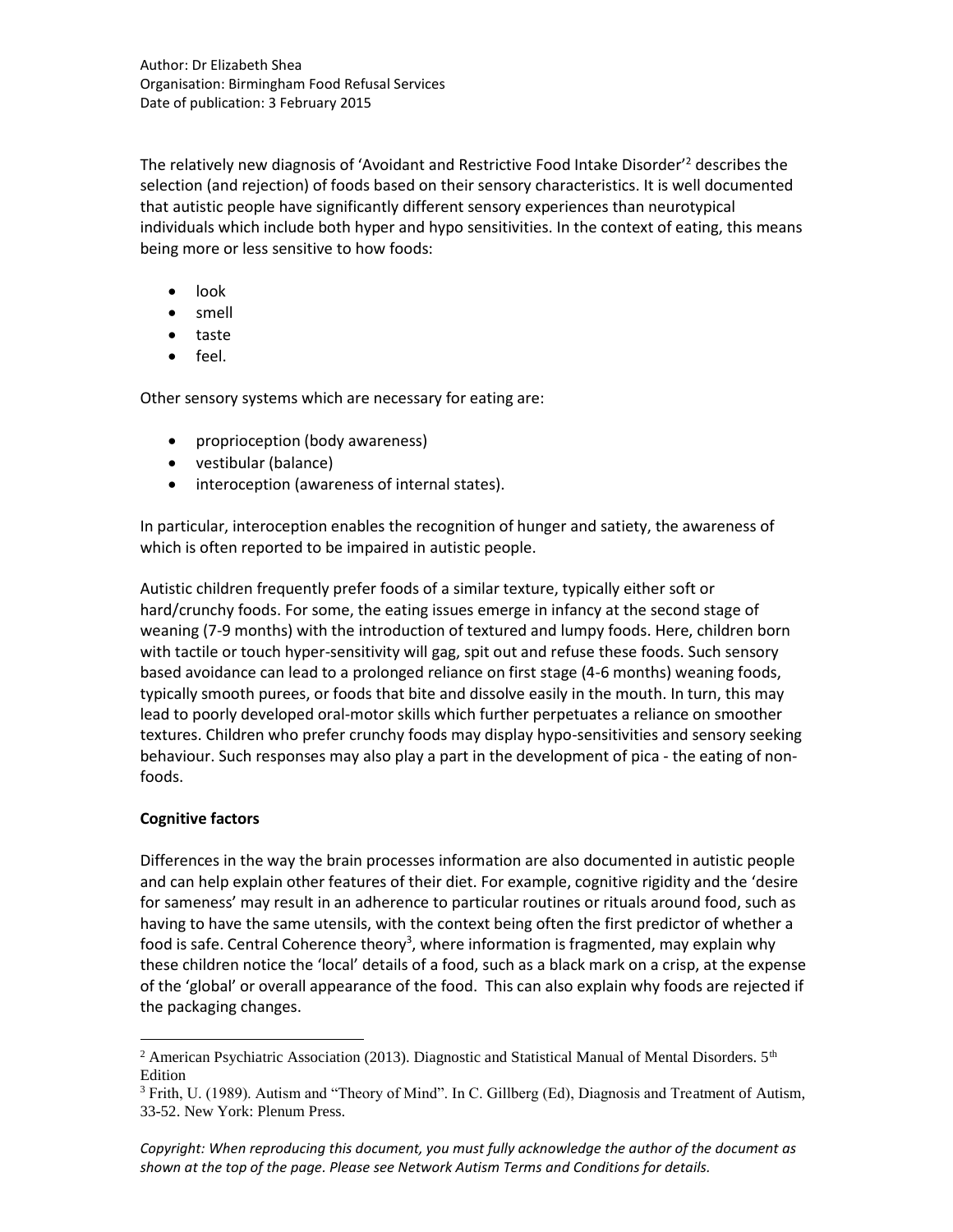The pattern of food refusal is usually present by the age of two, and by school age the typical number of foods eaten frequently reduces to as few as 5-10. These tend to be foods from categories that are perceptually similar, for example, 'beige carbohydrates' such as:

- bread
- pasta
- crisps.

Or foods with manageable textures and similar consistency such as:

- Smooth yoghurts no 'bits'
- Chocolate buttons.

Frequently whole categories of foods are avoided, typically meat, fruit and/or vegetables. This may be because they contain examples of foods that are visually very different from one another. The child who has difficulties forming categories of objects or generalising within categories (as appears to be the case with autistic children) is then likely to stick to those groups of foods that look very similar. In addition, when a child is anxious, cognitive rigidity will increase, making the expansion of food categories much harder.

# **Food neophobia**

Between the ages of 18-24 months food refusal generally becomes more prominent. Neophobia (fear of the new) is a typical stage in the development of food acceptance whereby children reject foods if they haven't seen others eat them first. This is an adaptive response, protecting children, once they are independently mobile, from eating anything potentially unsafe. Typically, neophobia dissipates with:

- $\bullet$  age
- the imitation of others eating
- the development of cognitive categories.

However, the social and cognitive differences in autistic people mean that neophobia persists for much longer with the ongoing rejection of new or perceptually dissimilar foods.

# **Anxiety, disgust and contamination**

Anxiety about what will happen during or after eating, such as, whether the food will be 'ok', being sick or choking and in eating situations outside of home is common in autistic people. Additional disgust and contamination reactions are also common. Imagine I squash a sheep's eye between two slices of bread and offer it to you as a "nice, tasty sandwich". Your disgust response is likely to be triggered and it is doubtful you will be able to place it in your mouth, never mind eat it. Again, this is an adaptive response to foods (or indeed to non-foods) that could be dangerous if eaten. Young autistic people tend to display this response when faced with unfamiliar or disliked foods, even if they are socially and culturally appropriate.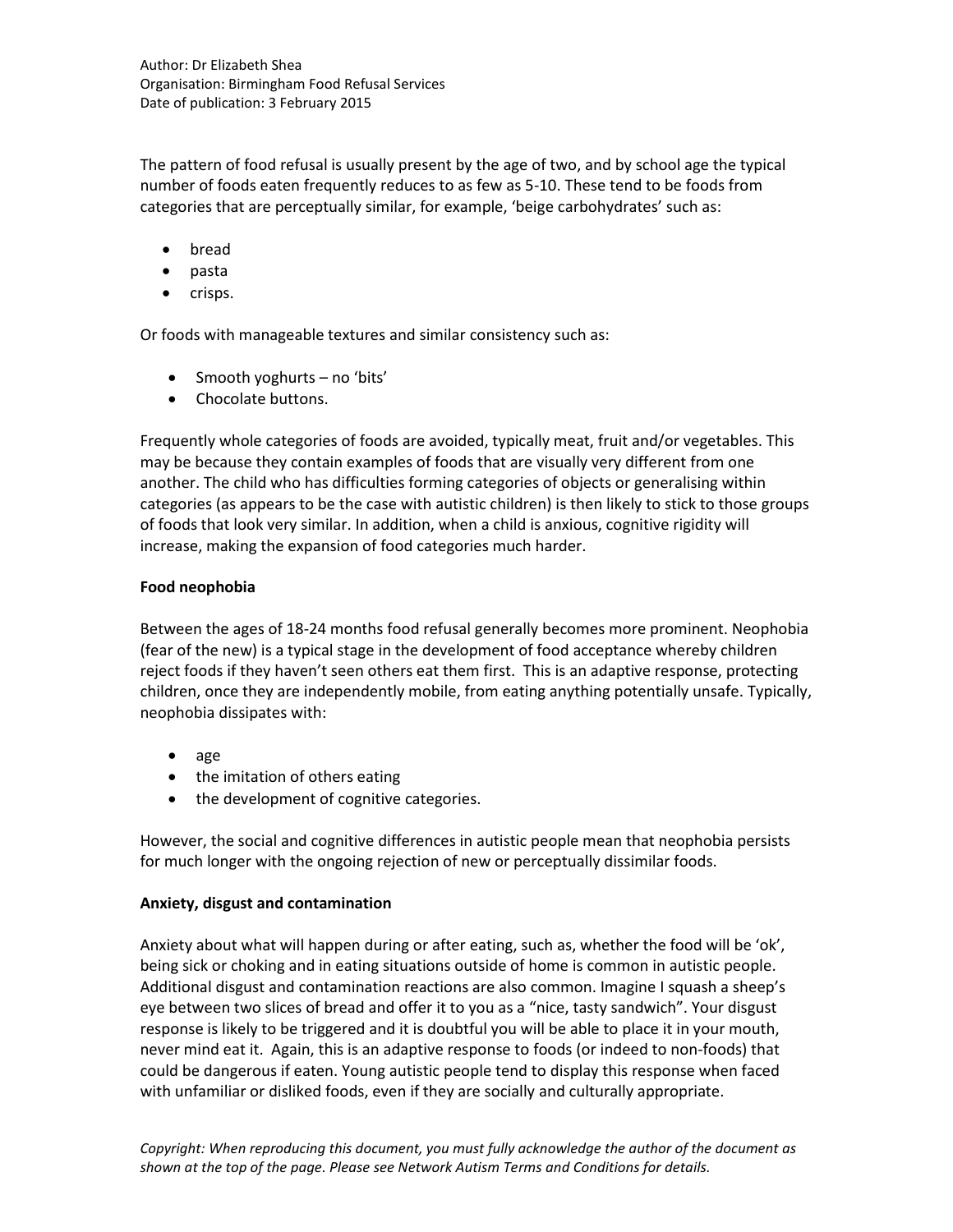I learnt the hard way about contamination responses during my time cooking for young autistic people. Thinking that extra calories would be a good idea for one young man in particular, I added butter (an unfamiliar food) to mashed potato (a liked food). Unsurprisingly, he promptly rejected it on sight, even before he tasted it. Unfortunately, contamination only works one-way; you cannot make a new food more acceptable by mixing it with an already liked one.

#### **Interventions**

*I don't just choose to eat that kind of stuff. It's not because I'm being awkward. Whenever I try any food I always get scared.*

#### Rachel aged 13

I first met Rachel she was 13. She had received a diagnosis of autism at the age of 3 and had a long history of difficulties eating. When I met her she was only eating one brand (and packaging) of chocolate biscuit, one brand of breakfast cereal eaten with melted cooking chocolate and one variety of bite and dissolve crisp. Despite this, she was growing according to her expected pattern, was healthy and functioned well at school.

These are common clinical findings and therefore raise the question as to the rationale for intervening? To answer this, one has only to listen to families. Parents report, almost without exception, restrictions to family life and anxieties about obtaining their child's preferred foods; young people report worrying about being different and fitting in, already difficult when you are autistic. Diagnostic criteria also highlights the possibility of interference in well-being and/or an individual's social life. All of which provides a clear platform for attempting to increase the range of foods eaten and reducing anxiety around foods and eating situations.

Before attempting to increase any child's range the first, and arguably the most important intervention, is to allow them their preferred and safe foods. This will maintain weight and growth. Following this a new food can be introduced, preferably one that has some intrinsic value. For Rachel this was toast, a typical breakfast food and one that she could eat after a sleepover. Imagine again the tasty sheep's eye sandwich and think of what you would have to do in order to eat it. This will give you some idea of the task Rachel faced in overcoming her anxiety and disgust at the thought of eating toast. The use of relaxation strategies to reduce her anxiety immediately before trying a tiny piece of toast was successful and repeated trials (at least 10-14 times) eventually consolidated toast as a regular food in Rachel's diet.

This intervention is clinically effective, particularly with older, more cognitively able children. For autistic people with a different level of functioning, other strategies are needed. These include, the pairing of a new food and context, such as a new class at school (where both the food and the context appear to be stored as one 'whole' experience) or the use of sensory integration and/or desensitisation techniques to minimise the impact of hyper or hypo-sensitivities.

Rachel continued to work on expanding her diet and aged 15 she chose food from a restaurant menu for the first time; an experience she and her parents never thought she would have. Now at university she has a range of foods that she can eat with friends and which don't make her

*Copyright: When reproducing this document, you must fully acknowledge the author of the document as shown at the top of the page. Please see Network Autism Terms and Conditions for details.*